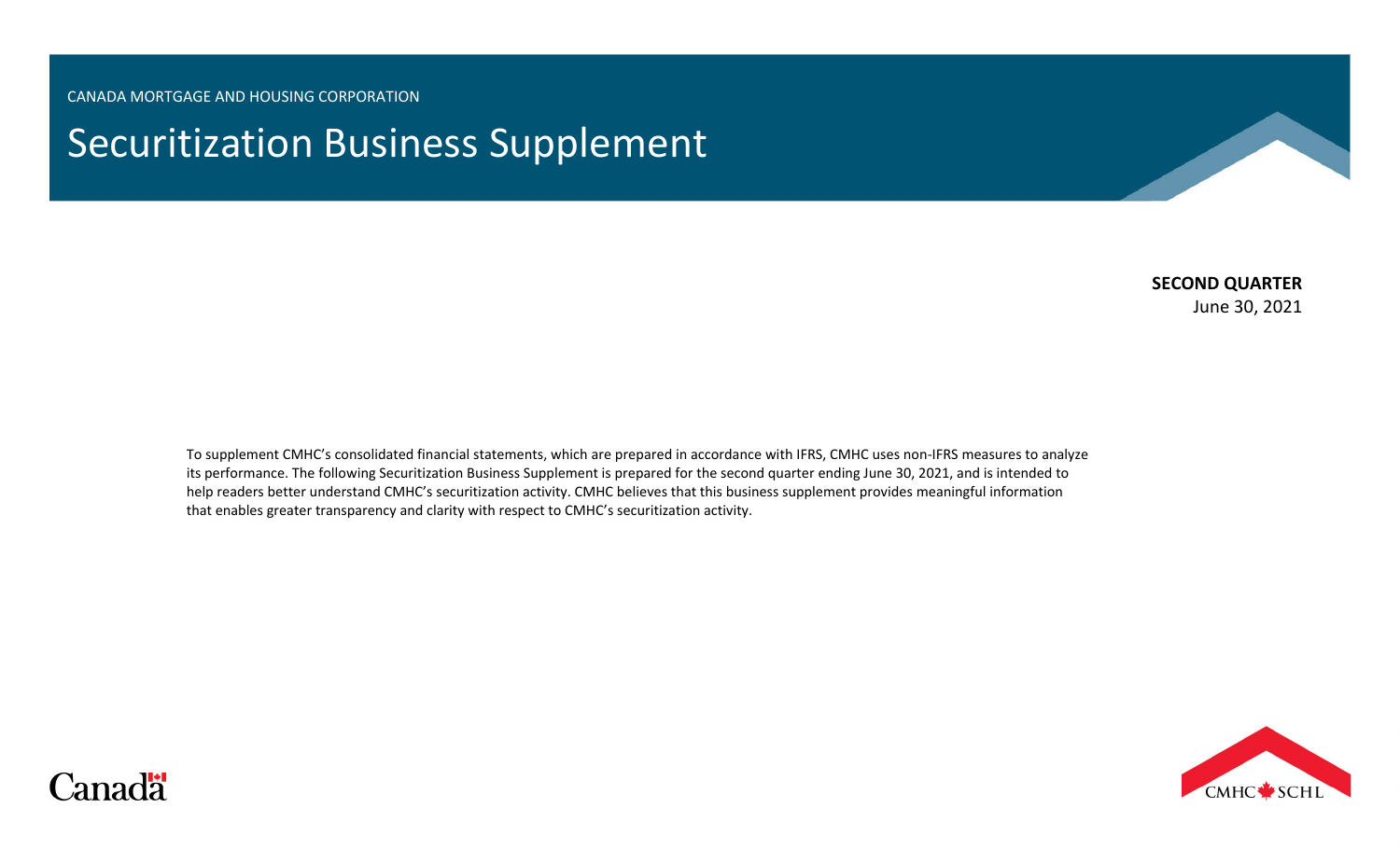#### NEW SECURITIZATION GUARANTEE ACTIVITY

The 2021 annual CMB issuance limit is \$40B and the 2021 annual NHA MBS guarantee limit is \$150 billion. As at June 30, 2021, CMHC guaranteed \$84.4 billion of securities (\$64.66 billion of NHA MBS and \$19.75 billion of CMB). Of the approximate 97 active participants in CMHC's securitization programs, 91 are regulated institutions.

|                                                                |                    | <b>Three months ended</b> |                |                |                    |                    | Year-to-date       |  |  |
|----------------------------------------------------------------|--------------------|---------------------------|----------------|----------------|--------------------|--------------------|--------------------|--|--|
| <b>Securities guaranteed</b>                                   | $30 - Jun$<br>2021 | 31-Mar<br>2021            | 31-Dec<br>2020 | 30-Sep<br>2020 | $30 - Jun$<br>2020 | $30 - Jun$<br>2021 | $30 - Jun$<br>2020 |  |  |
| <b>Total Guaranteed (SM)</b><br>NHA Mortgage-Backed Securities | 46,226             | 38,184                    | 51,855         | 42,667         | 84,342             | 84,409             | 130,332            |  |  |
| (NHA MBS) <sup>*</sup>                                         | 36.476             | 28,184                    | 40,105         | 29,917         | 66,342             | 64,659             | 101,832            |  |  |
| Canada Mortgage Bonds (CMB)                                    | 9,750              | 10,000                    | 11,750         | 12,750         | 18,000             | 19,750             | 28,500             |  |  |
| NHA MBS (\$M)                                                  | 36,476             | 28,184                    | 40,105         | 29,917         | 66,342             | 64,659             | 101,832            |  |  |
| <b>Federally Regulated Institutions</b>                        | 22,443             | 18,003                    | 25,170         | 18,146         | 51,299             | 40,446             | 73,044             |  |  |
| <b>Provincially Regulated Institutions</b>                     | 4,107              | 3,208                     | 4,968          | 3,997          | 5,753              | 7,315              | 10,289             |  |  |
| <b>IIROC Regulated Institutions**</b>                          | 5,931              | 3,495                     | 6,869          | 5,577          | 5,828              | 9,426              | 12,689             |  |  |
| Other Institutions                                             | 3,995              | 3,477                     | 3,098          | 2,198          | 3,461              | 7,473              | 5,810              |  |  |
| CMB (\$M)                                                      | 9,750              | 10,000                    | 11,750         | 12,750         | 18,000             | 19,750             | 28,500             |  |  |
| <b>Federally Regulated Institutions</b>                        | 6,220              | 5,516                     | 7,354          | 8,037          | 10,587             | 11,736             | 16,974             |  |  |
| <b>Provincially Regulated Institutions</b>                     | 1,159              | 1,353                     | 1,518          | 1,851          | 2,977              | 2,512              | 4,707              |  |  |
| <b>IIROC Regulated Institutions</b>                            | 1,356              | 1,595                     | 2,132          | 2,277          | 3,282              | 2,951              | 5,187              |  |  |
| <b>Other Institutions</b>                                      | 1,015              | 1,536                     | 746            | 584            | 1,155              | 2,551              | 1,632              |  |  |



Component items may not add to totals because of rounding.

\* The NHA MBS amount of \$64.66 billion consists of \$63.9 billion in new NHA MBS issued and guaranteed in 2021 and \$744 million in replacement NHA MBS issued prior to 2021 but on which NHA MBS guarantee fees were paid in 2021.

\*\* IIROC: The Investment Industry Regulatory Organization of Canada is the national self-regulatory organization that oversees all investment dealers in Canada [\(http://www.iiroc.ca/\)](http://www.iiroc.ca/).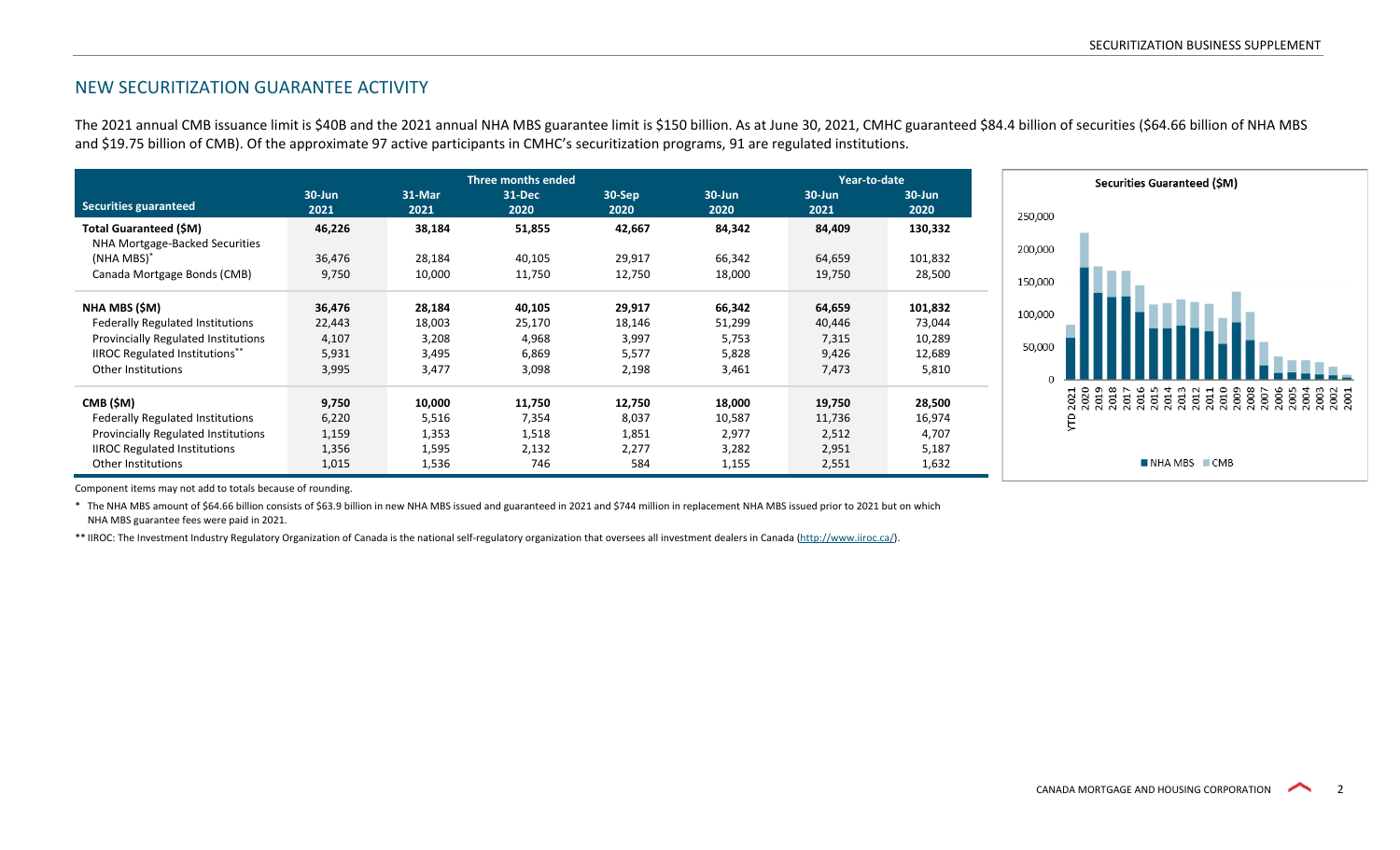## GUARANTEES-IN-FORCE

The amount of guarantees-in-force outstanding is a function of new guarantee activity and maturities/principal runoff from outstanding guaranteed securities. Approximately 90 per cent of the \$461.1 billion in guarantees-in-force outstanding as at June 30, 2021, is with regulated institutions; and 65 per cent of guarantees-in-force outstanding as at June 30, 2021, is with federally regulated institutions. In support of the IMPP in 2020, the Guarantee-in-force limit has been raised to \$750 billion from the prior \$600 billion for a five-year period (2020-2024).

|                                            |                    |                | As at:         |                   |                    |
|--------------------------------------------|--------------------|----------------|----------------|-------------------|--------------------|
| <b>Guarantees-in-force</b>                 | $30 - Jun$<br>2021 | 31-Mar<br>2021 | 31-Dec<br>2020 | $30-$ Sep<br>2020 | $30 - Jun$<br>2020 |
| Guarantees-in-force (\$M)                  | 461,073            | 479,233        | 488,865        | 499,961           | 515,278            |
| Market NHA MBS                             | 206,573            | 216,983        | 232,365        | 240,811           | 263,628            |
| <b>CMB</b>                                 | 254,500            | 262,250        | 256,500        | 259,150           | 251,650            |
| Market NHA MBS (\$M)                       | 206,573            | 216,983        | 232,365        | 240,811           | 263,628            |
| <b>Federally Regulated Institutions</b>    | 146,753            | 154,831        | 166,342        | 173,814           | 193,673            |
| <b>Provincially Regulated Institutions</b> | 9,001              | 9,551          | 10,866         | 10,518            | 11,808             |
| <b>IIROC Regulated Institutions</b>        | 24,098             | 23,974         | 25,415         | 26,229            | 26,666             |
| <b>Other Institutions</b>                  | 26,720             | 28,628         | 29,742         | 30,251            | 31,481             |
| CMB (\$M)                                  | 254,500            | 262,250        | 256,500        | 259,150           | 251,650            |
| Federally Regulated Institutions           | 150,724            | 156,298        | 153,044        | 155,172           | 149,855            |
| Provincially Regulated Institutions        | 37,278             | 38,525         | 37,759         | 38,314            | 37,020             |
| <b>IIROC Regulated Institutions</b>        | 47,219             | 47,952         | 47,105         | 46,818            | 45,525             |
| Other Institutions                         | 19,279             | 19,475         | 18,591         | 18,846            | 19,250             |

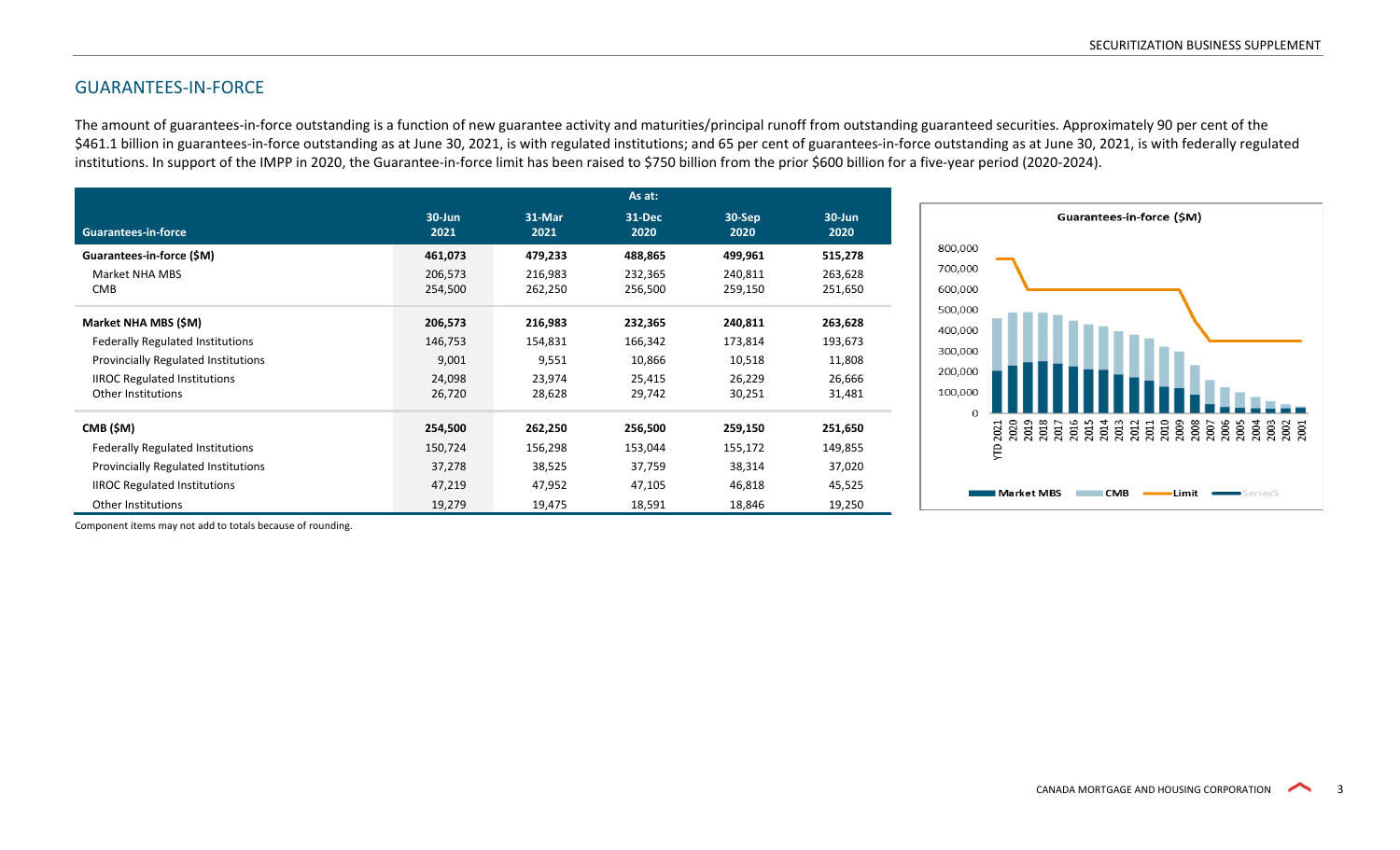The maturity profile of the outstanding guaranteed obligations is generally distributed across a five-year term, reflecting the predominance of the five-year mortgage term of the mortgages securitized under the NHA MBS Program and the core five-year CMB term.

| <b>Guarantees-in-force</b>    | As at:         |            |                |            |                |            |                |            |                |            |  |  |
|-------------------------------|----------------|------------|----------------|------------|----------------|------------|----------------|------------|----------------|------------|--|--|
| <b>Maturity Profile (\$M)</b> |                | 30-Jun-21  |                | 31-Mar-21  |                | 31-Dec-20  |                | 30-Sep-20  |                | 30-Jun-20  |  |  |
| <b>YEAR</b>                   | <b>NHA MBS</b> | <b>CMB</b> | <b>NHA MBS</b> | <b>CMB</b> | <b>NHA MBS</b> | <b>CMB</b> | <b>NHA MBS</b> | <b>CMB</b> | <b>NHA MBS</b> | <b>CMB</b> |  |  |
| 2020                          |                |            |                |            |                |            | 1,449          | 14,400     | 10,292         | 19,650     |  |  |
| 2021                          | 7,399          | 16,000     | 18,667         | 33,500     | 29,628         | 37,750     | 41,339         | 37,750     | 53,654         | 37,750     |  |  |
| 2022                          | 25,589         | 44,250     | 31,286         | 44,250     | 36,533         | 44,250     | 42,273         | 44,250     | 47,677         | 44,250     |  |  |
| 2023                          | 35,851         | 45,500     | 40,384         | 45,500     | 46,016         | 45,500     | 46,914         | 45,500     | 51,569         | 42,500     |  |  |
| 2024                          | 50,121         | 37,500     | 54,469         | 37,500     | 58,268         | 37,500     | 60,281         | 37,500     | 62,149         | 37,500     |  |  |
| 2025                          | 58,883         | 40,750     | 58,910         | 40,750     | 58,760         | 40,750     | 45,906         | 35,250     | 35,330         | 29,750     |  |  |
| 2026                          | 25,445         | 21,250     | 10,212         | 15,000     | 29             | 9,000      | 30             | 7,000      | 34             | 7,000      |  |  |
| 2027                          | 392            | 6,750      | 377            | 6,750      | 327            | 6,750      | 319            | 6,750      | 342            | 6,750      |  |  |
| 2028                          | 951            | 13,250     | 870            | 13,250     | 900            | 13,250     | 855            | 13,250     | 925            | 13,250     |  |  |
| 2029                          | 567            | 6,750      | 556            | 6,750      | 620            | 6,750      | 625            | 6,750      | 729            | 6,750      |  |  |
| 2030                          | 814            | 10,750     | 736            | 10,750     | 744            | 10,750     | 604            | 10,750     | 707            | 6,500      |  |  |
| 2031                          | 333            | 11,750     | 286            | 8,250      | 309            | 4,250      |                |            |                |            |  |  |
| 2033                          | 24             |            | 24             |            | 24             |            | 25             |            | 25             |            |  |  |
| 2034                          | 59             |            | 60             |            | 60             |            | 61             |            | 61             |            |  |  |
| 2035                          | 64             |            | 64             |            | 64             |            | 64             |            | 65             |            |  |  |
| 2040                          | 81             |            | 82             |            | 82             |            | 67             |            | 67             |            |  |  |
| Total                         | 206,573        | 254,500    | 216,983        | 262,250    | 232,365        | 256,500    | 240,811        | 259,150    | 263,628        | 251,650    |  |  |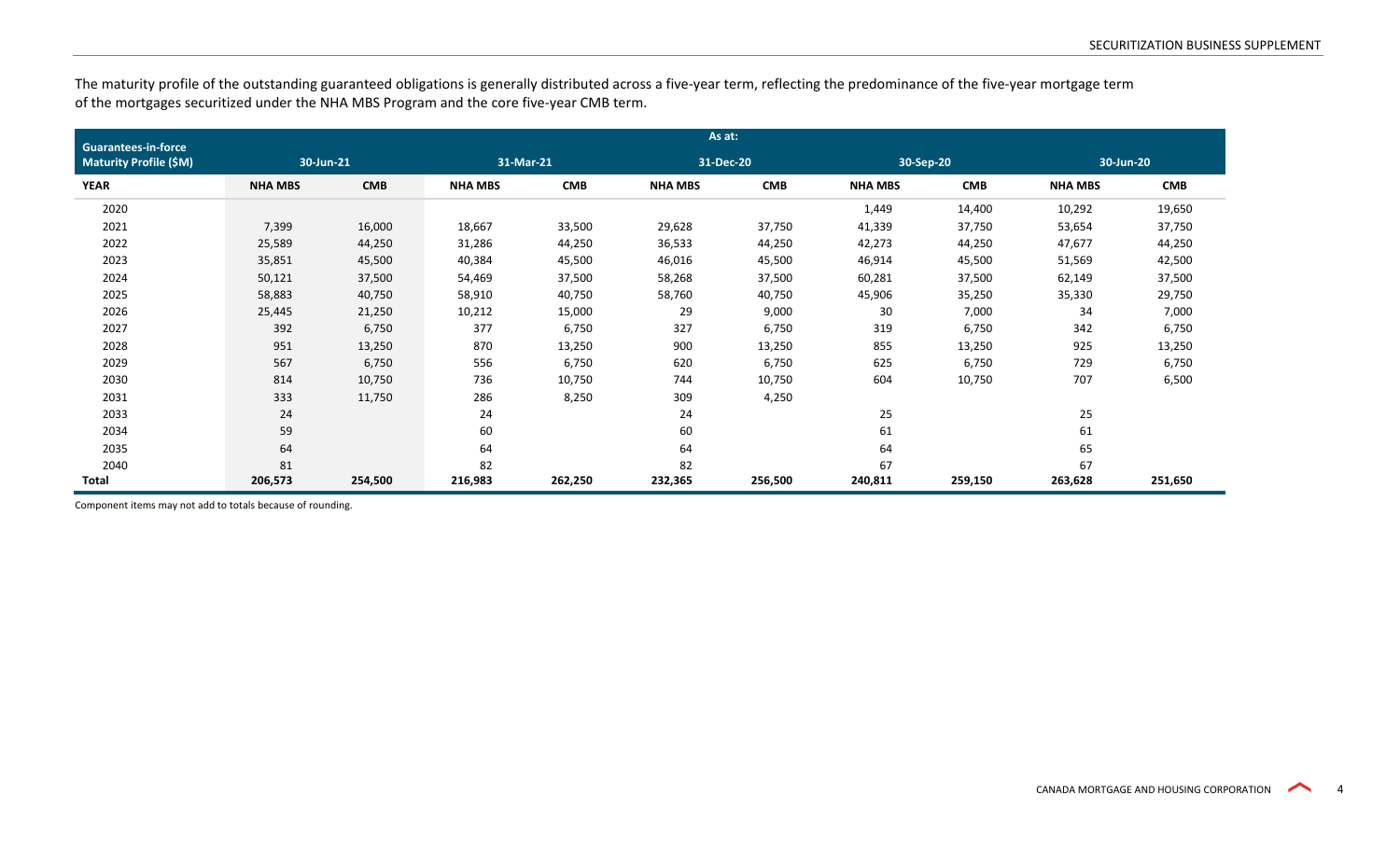#### MORTGAGE ARREARS RATE IN THE NHA MBS PROGRAM

At the time of an NHA MBS issuance, no pooled mortgage must be in arrears and mortgages must have mortgage default insurance coverage in accordance with the Government of Canada regulations for mortgage insurance. Mortgage arrears of the pooled mortgages are analyzed and monitored, at the Issuer level, on a monthly basis, in the context of the overall financial condition of the Issuer. This information, along with established arrears triggers and the financial viability of the Issuer, is considered when permitting the Issuer new guarantee approvals.

As at June 30, 2021, the 90-day arrears rate—the number of loans in arrears (2,177) as a proportion of the total number of loans (1,786,953)—in the NHA MBS Program was 0.12 per cent.

|                                                                | As at:            |                |                |                |                    |  |  |
|----------------------------------------------------------------|-------------------|----------------|----------------|----------------|--------------------|--|--|
| 90 days arrears for mortgages in NHA<br><b>MBS outstanding</b> | $30$ -Jun<br>2021 | 31-Mar<br>2021 | 31-Dec<br>2020 | 30-Sep<br>2020 | $30 - Jun$<br>2020 |  |  |
| Overall 90 days arrears rate                                   | 0.12%             | 0.15%          | 0.16%          | 0.14%          | 0.19%              |  |  |
| <b>Federally Regulated Institutions</b>                        | 0.15%             | 0.18%          | 0.19%          | 0.17%          | 0.23%              |  |  |
| <b>Provincially Regulated Institutions</b>                     | 0.07%             | 0.09%          | 0.13%          | 0.07%          | 0.08%              |  |  |
| <b>IIROC Regulated Institutions</b>                            | 0.06%             | 0.07%          | 0.08%          | 0.09%          | 0.12%              |  |  |
| Other Institutions                                             | 0.04%             | 0.06%          | 0.08%          | 0.08%          | 0.10%              |  |  |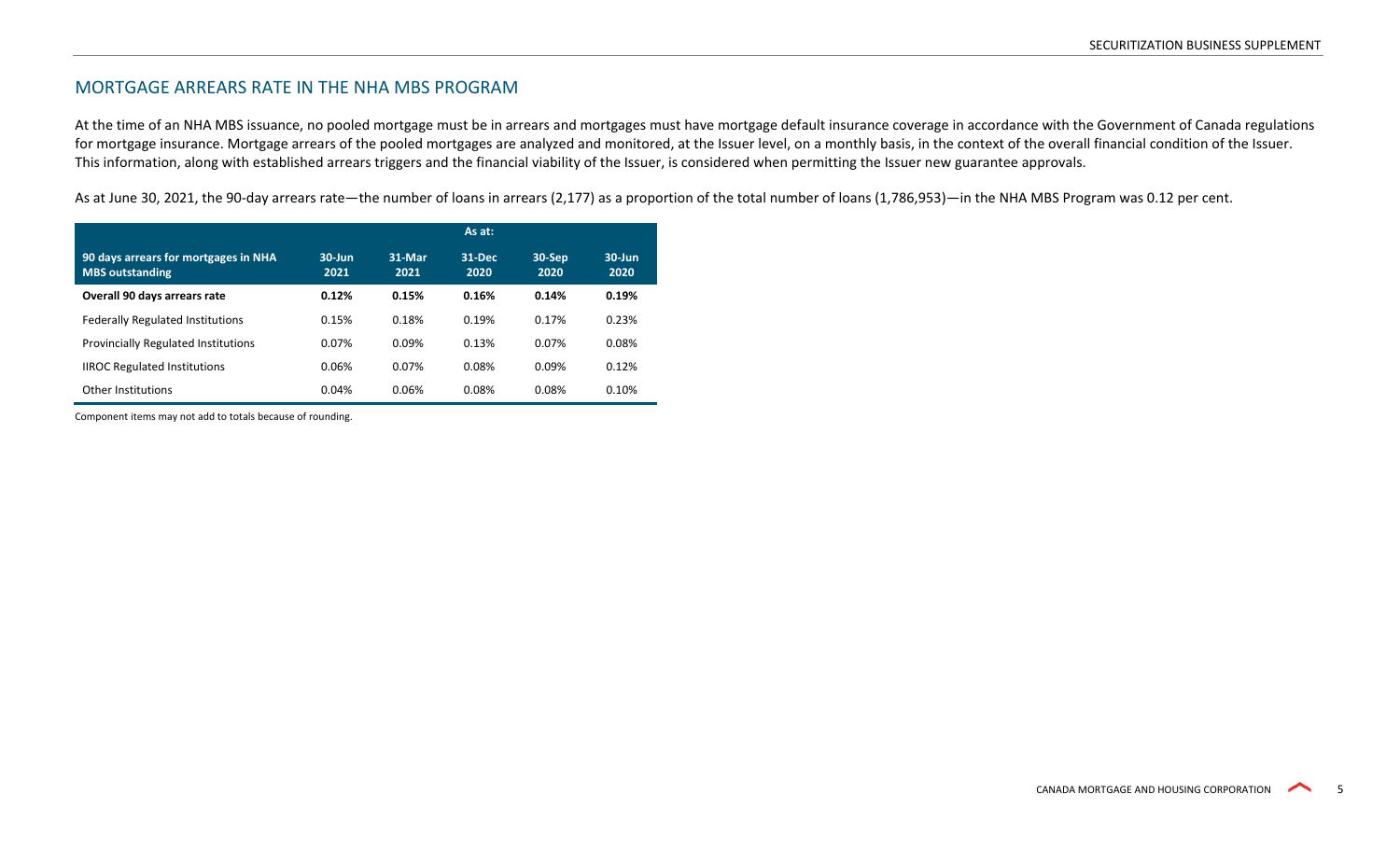#### INTEREST SPREAD

CMHC establishes a minimum spread requirement between the NHA MBS coupon and the lowest mortgage rate in the pool. This interest spread, which is for the benefit of the Issuer in good standing, is an important feature that incentivizes the Issuer to fulfil its responsibilities under the NHA MBS Program. This program feature ensures that program participants have significant "skin in the game." In the event of a failure of an Issuer to fulfill its responsibilities under the NHA MBS Program, CMHC, as guarantor and trustee on behalf of the NHA MBS investor, will have access to the interest spread to be used in ensuring the obligations under the NHA MBS are fulfilled.

| 30-Jun-21            |                                    | <b>MORTGAGE</b>                        |                      | <b>NHA MBS</b>           |                   |                        |
|----------------------|------------------------------------|----------------------------------------|----------------------|--------------------------|-------------------|------------------------|
| <b>Pool Type</b>     | <b>Balance Outstanding</b><br>(SM) | <b>Spread to</b><br>Index <sup>*</sup> | <b>Mortgage Rate</b> | Spread to Index *        | <b>MBS Coupon</b> | <b>Interest Spread</b> |
| <b>Fixed Rate</b>    |                                    |                                        |                      |                          |                   |                        |
| 867                  | 67,267                             |                                        | 2.82                 |                          | 1.40              | 1.43                   |
| 964                  | 171                                |                                        | 2.69                 |                          | 1.86              | 0.83                   |
| 965                  | 26,911                             |                                        | 2.58                 |                          | 1.88              | 0.70                   |
| 966                  | 35,763                             |                                        | 2.51                 |                          | 1.76              | 0.75                   |
| 967                  | $\overline{2}$                     |                                        | 2.47                 |                          | 1.84              | 0.62                   |
| 970                  | $\mathbf 0$                        |                                        | 6.99                 |                          | 5.88              | 1.12                   |
| 975                  | 266,581                            |                                        | 2.71                 |                          | 1.42              | 1.29                   |
| 990                  | 3,990                              |                                        | 3.19                 |                          | 2.56              | 0.63                   |
|                      | 400,685                            |                                        | 2.71                 |                          | 1.49              | 1.22                   |
| <b>Floating Rate</b> |                                    |                                        |                      |                          |                   |                        |
| 880                  | 2,151                              | (0.59)                                 | 1.85                 | 0.21                     | 0.62              | 1.23                   |
| 885                  | 4,468                              | (0.76)                                 | 1.69                 | $\overline{\phantom{a}}$ | 0.41              | 1.28                   |
| 980                  | 31,854                             | (0.82)                                 | 1.62                 | 0.07                     | 0.48              | 1.14                   |
| 985                  | 17,603                             | (0.73)                                 | 1.78                 | 0.01                     | 0.42              | 1.36                   |
| 987                  | 2,307                              | (0.60)                                 | 1.85                 | (0.65)                   | 1.21              | 0.65                   |
|                      | 58,383                             |                                        | 1.69                 |                          | 0.49              | 1.20                   |
| Total                | 459,068                            |                                        | 2.58                 |                          | 1.36              | 1.22                   |

Component items may not add to totals because of rounding.

\* Adjustable (880/980) and variable (885/985) mortgage rates are based on lenders' prime rates. Floating rate NHA MBS coupons, with the exception of the NHA MBS 987 pool, are based on the one-month Canadian Dollar Offered Rate (CDOR). The coupon rate of the NHA MBS 987 pool is based on a spread to the weighted average mortgage rate in the pool. All spreads and rates shown in the table are weighted averages.